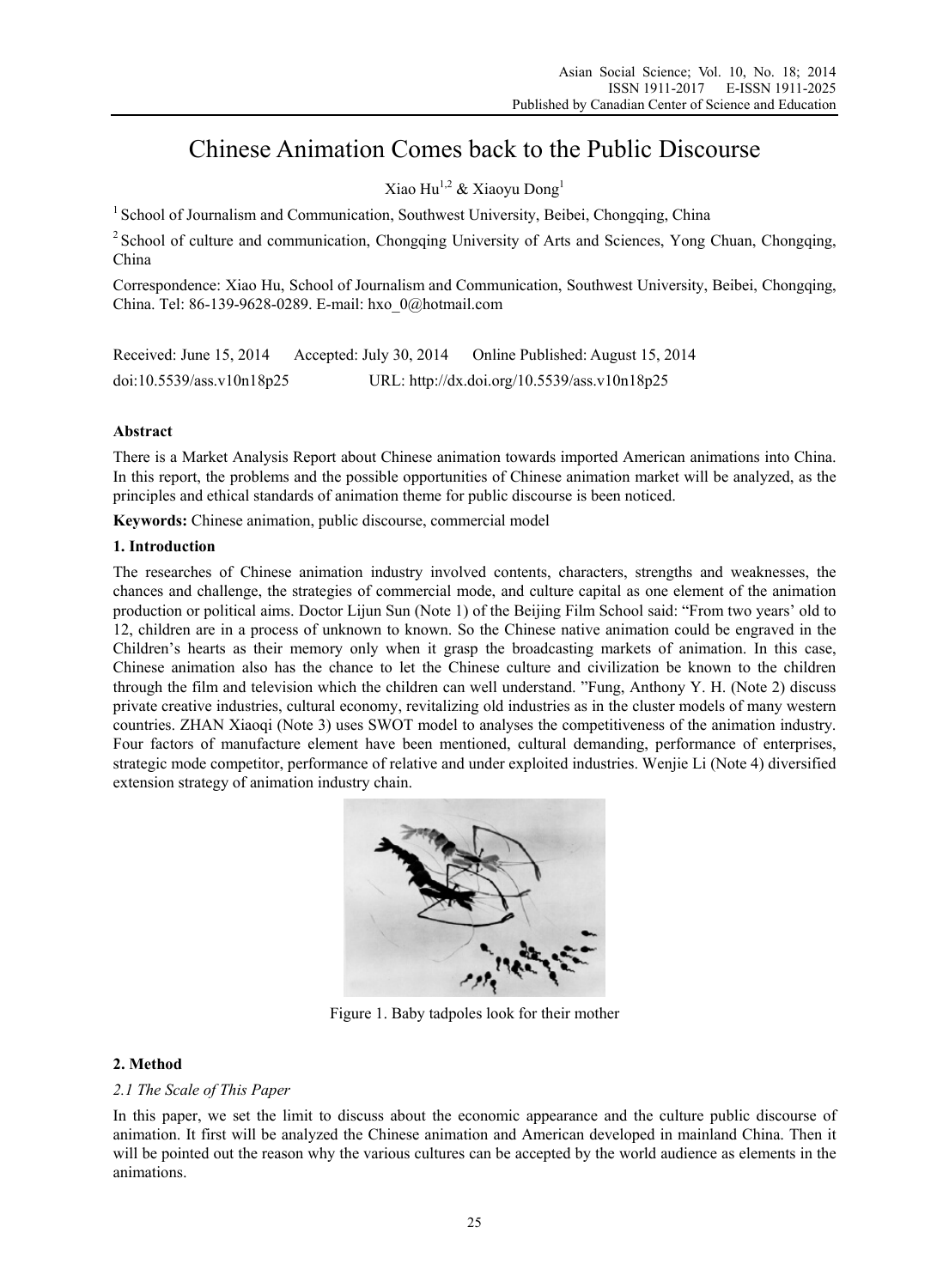## *2.2 Chinese Animation History*

Animation communicates ideas and culture of various countries as a culture production. "Chinese Animation" has been famous in the world because of its style with humorous Children language, Chinese classical story, Chinese monochromes and Beijing opera, e.g. Adventures in the Heavenly Palace, Baby Tadpoles Look for Their Mother. Nowadays, the Public Discourse of Public Entertainment, Reward the Right and Punish the Wrong, Respect for Humanity, Happiness and Growth is embraced in various nationalities' animation, and the intellectual creations of different nations become common property of the world.

## *2.3 Chinese Animation Performances In 2013*

Chinese movie and animation had good achievements in 2013.The total income of movies in mainland China has been 21767 million RMB in 2013, include native movies of 12767 million, and international movies of 9002 million. There has been 358 Chinese TV Cartoon of 204732 minutes this year with continually descending compared with last two years, which is a good news for the explosive growth of Chinese animation production with high energy consumption and low efficiency around 2010.33 animation movies has shown in the main cinemas in Mainland China this year with 1640 million RMB income, 21% higher than in 2012.In which 24 Chinese animations (include 2 Cooperative) acquire revenues of 628 million RMB, 57% higher than the year before. The point is, Chinese animation have been 38% of the total animation movies broadcasting in mainland China, 9% higher than the year before. (Note 5)

The scores of single movies have been good based on the ranking in 2013.In 2012, there had been only one Chinese animation movie called Adventures On The Dragon's Trail acquire revenues exceed 50 million RMB. Adventures On The Dragon's Trail which had been shown in 2012, continually keep good grades as the only Chinese animation movie with totally up to100 million RMB incomes in mainland China. In the other hand, Adventures On The Dragon's Trail, the fourth edition of the series animation movies of Pleasant Goat and Big Big Wolf, has acquired revenues declined than the before's.

Chinese Animation market attracts movie companies which have not animation production as traditional film enterprises. In 2013, many Chinese film giants entered into the animation force for enclosure of the animation market. Huayi Bros. Media Group collaborated with Creative Power Entertaining to be one of the producers of the animation series Pleasant Goat and Big Big Wolf. BONA participated in the film distribution of Kuiba2.ENLIGHT MEDIA deserved the Movie promotion and distribution of The Saier3: Ares Alliance. Beijing Galloping Horse got joint works in Happy Heroes. Chinese animation production has been the favorite for film giants overnight. Kexin Liu, the ECD of Taikang Works said, the giants will take part in animation only when the market fledged enough. Chinese animation producing scale had been too small to attract the big companies to join in. She admits Taikang Works had got close relationships with main cinemas before Legend of the Moles' success; they collaborated with Motion Pictures Group in 2011, with SMI in 2012, like many film corporations without animations before. Wu Dun, The CPO of Creative Power Entertaining, said, Chinese animation's success changes the views of capital market. Banks begins to lend to the animation companies with only scripts but real estate that can't be imagine before. It is no doubt that there will be more and more traditional film enterprises jumping into the animation area for a slice of the cake. Although big film corporations joined in the animation market, it is just a try of investment. The traditional enterprises just take part in investment and publishing, without deeper collaboration.

*2.4 The Threaten from American Animation in 2013* 

| Ranking | Name                                           | Country  | Box Office (million RMB) |
|---------|------------------------------------------------|----------|--------------------------|
|         | The Croods                                     | American | 394                      |
|         | <b>Monsters University</b>                     | American | 210                      |
|         | The Smurfs 2                                   | American | 138                      |
| 4       | The Mythical Ark: Adventures in Love Happiness | China    | 125                      |
|         | Turbo                                          | China    | 113                      |
| 6       | The Saier3: Ares Alliance                      | China    | 76                       |
|         | Hotel Transylvania                             | American | 74                       |
| 8       | Adventures On The Dragon's Trail               | China    | 69                       |
| 9       | Happy Little Submarine 3 Rainbow               | China    | 57                       |
| 10      | Epic                                           | American | 49.9                     |

Table 1. Animation movie ranking TOP10 in mainland China, 2013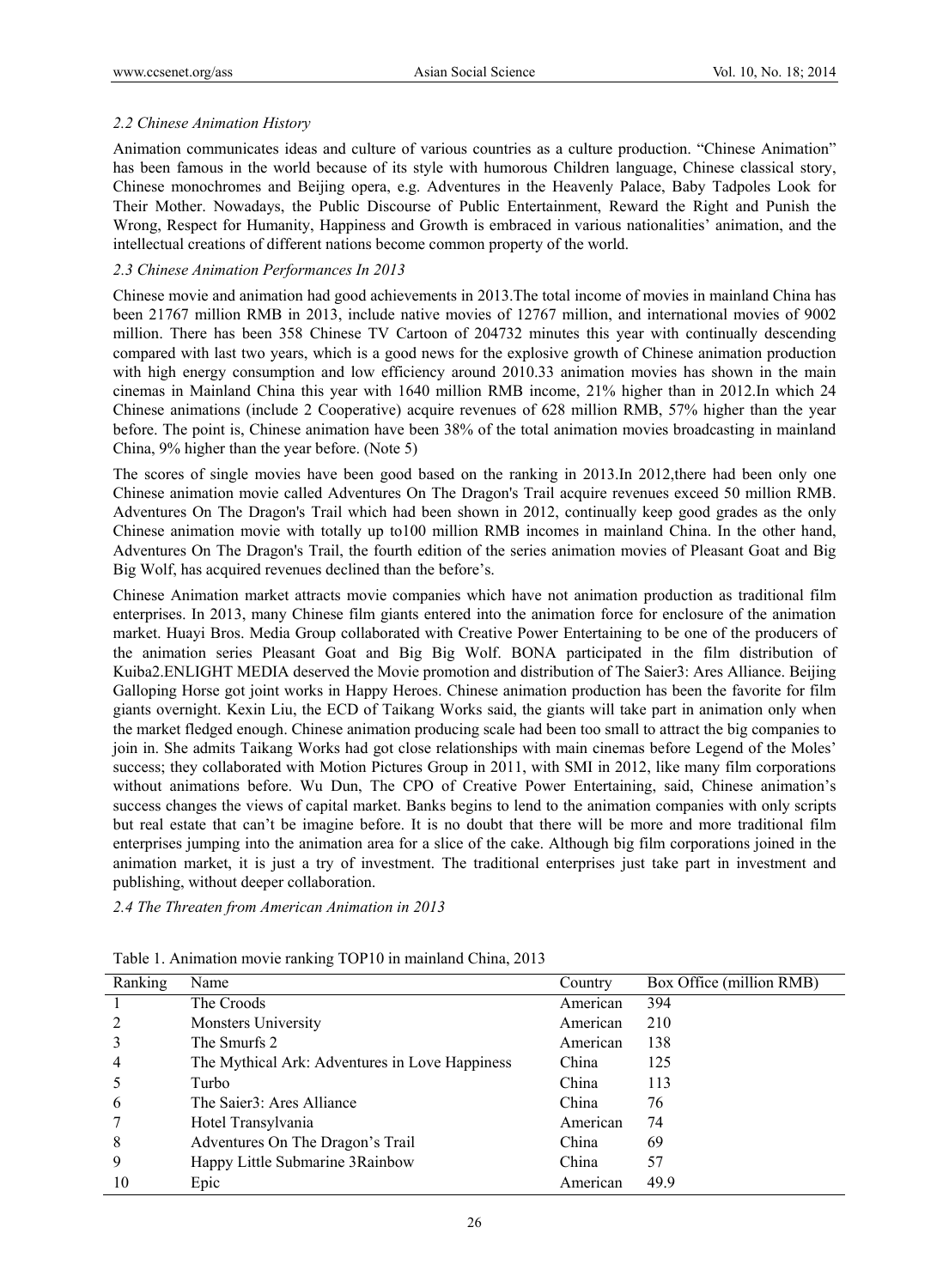American animations import in China has got a better achievement than Chinese animations in 2013.They have got most movie box office in China. Chinese animations as same as Chinese movies, are facing the threats from American, 9 American animations movies shown in the mainland China cinemas in 2013, 4 of which receive exceed 100 million RMB, 5 in which got into the top10 ranking as the following Table 1, cover all of top 3 ranking, with obviously superiority'.

As seen from the table, the six Hollywood's animation movies acquire box office of 978 million RMB, which has been 57% of all animation box office in mainland in 2013.In which The Croods has been the champion with 394 million RMB box offices, 24% of all. Chinese animation needs more efforts.

#### *2.5 Analysis of the Problems of Chinese Animation*

#### 2.5.1 The Small and Medium Animation Enterprises Lack Power for Completion

There are two problems of Chinese animation left. First, Most of the animation companies in mainland China are small and medium enterprises. Chinese economic policy supports them just as a drop in the bucket, although it is good enough compared to American and Japan. The most animation companies can't afford the long-time creative work and box office risk, and some of them choose animation subcontracting. On the other hand, animations like Adventures on the Dragon's Trail have not matured enough teamwork and capital to compete with the empire enterprises like Hasbro.

## 2.5.2 Chinese Animation Lack Film Classification System

The second, there is not film classification system in China, which is different from American MPAA and Japanese. That is because the government has a specialized agency (State Administration of Radio Film and Television, SARFT) to manage the movie or TV program which broadcasting in China. But it still makes troubles in international movie market when Chinese animation exported to the countries which abandon the entrance of the non-classification film to the main cinemas, adhere to the film classification rules. Still on the other hand, the non-classification system brings troubles that Crayon Shin-chan, which is been limit broadcasting in Japan, shown to the young and old at will in mainland China. At the same time, the 2008 edition Calabash Brothers, Rainbow Cat and Blue Rabbit had been criticized for violence. As a result, the Chinese animation has problem in economic and management system.

#### 2.5.3 The Problems of the Public Discourse

The public discourse of Modern media, show the mass interesting and joining in Political affairs, public affairs and public interests. Chinese Media have transformed from absolute political discourse to the public political discourse, and constructed Media Public Discourse System with the developing market-oriented economy and democratization. The construction of which responded to the expectations of public participation in state affairs, public affairs, the maintenance of public interests and private interests. It makes sense for social progress and development Chinese media itself.

"Public discourse" provides the premise for the development of personality though praising the privacy, but with a strict division of public and private spaces, individual aliened. According to America new historicism view "social energy", a release of space is needed by social energy flow of non-rationality, for the construction of public discourse space. At the same time, the private space is firming in Public Domain, and the social energy transfer channel is blocked. As described in Eliot's poem "wilderness"," Everyone's feet just stare at her toes; everyone kept his own cell, listening to the neighbors keys jingling." Then Social Ability will accumulate, expansion and evolution of violence, so Post Modern critics attempted to reconstruct the conversational public discourse with private fusion. They wished Dialogue instead of monologue, removing the main (body) priori, and emphasizing readers feel and clamor.

Since the second half of the twentieth Century, the situation has changed. Paper media gradually declined with the rise of mass media broadcast, television, network and so forth. Mass media connects the scattered individual with dissemination advantages as never before, becoming the public discourse space. The mass media has become the main way of modern people and the outside world. Public discourse, such as political, military, law, religion, education, must enter the mass media before the public discourse space. The general impression of mass media is entertainment based on its kitsch trait. Every public discourse gradually arises with entertainments to be cultural soul. Just as Neil Boatman said in Amusing to Death "We will finally amusing ourselves to death." If seek public discourse seriously in TV, you will discovered yourself a less active citizen than a passive consumer, less active searching than passive acceptance, less stimulated initiative action than getting numb.

In China animation "bears", with characters bears and Bald Qiang, are favorated by parents and the children's. The well selling has its reason that a new kind of characters, loony tone and the life of the funny plot, the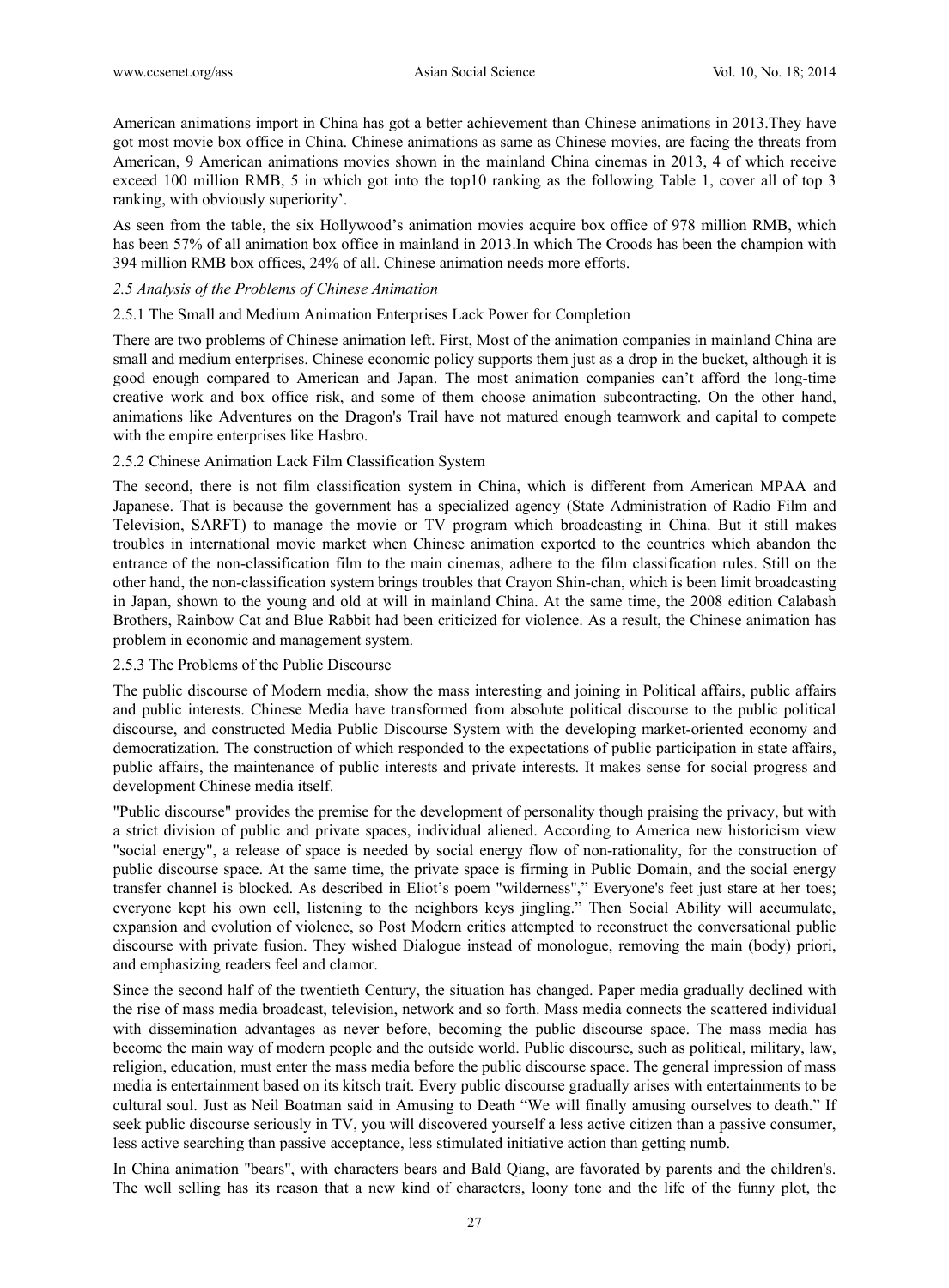character Bald Qiang who similar to the singer Xue Cun with the song The Guys in Northeast is Helpful which is popular in China, make the children simmer with laughter, let the adults relax from works. In the time when Chinese crave entertainment, expect domestic classic animation, the animation sales skyrocketed. In 2013, Bears, together with Pleasant Goat and Big Big Wolf, were blamed by the public opinion. This condemnation is reasonable, Bears and Bald Qiang always use violence to solve problems, Bears turns from protecting forest to the action bullying the Bald Qiang, acted "Wire barbecue" scientific knowledge error, burning down the log cabin, while deforestation turned to endless game. "The protection of forest" theme was replaced by the competitions with crooked ways of Bears and Bald Qiang, Maybe we can argue that the animation shouldn't promote the theme of protection of forest if actually for entertainment, or it should be included some environmental protection knowledge in animation, as well as stimulating the audience's awareness of environmental protection by examples, if indeed its theme is Protect Forest.

Animation the issuer and the audience actually knows that the theme "protect the forest and love" was good for Children audience, as well as the entertainments for parents, who were sharing the living room and TV with Children, but finally universal entertainment replaced the initial theme.

Since the entertainment is the "true meaning", then the plot of animation will naturally develop with it, like Wire barbecue, burning down the log cabin, Destroying the meager possessions of bald Qiang, and Make Bald Qiang homeless, who is Civilian, life oriented, strong sense of reality. The entertainment with less compassion being shown and replayed to the children lack of social experience may not be a protection of Children heart of gold. It is the reason why animation Bears drawn fire.

However, in 2014, the criticizing disappeared from the scene with the New Year's bell ringing, was replaced by Actor Zhang Wen Betrayed his Wife, World Cup and so forth. Then where is our conclusion and action to the error in animation? No conclusion, not Even Sense, people just keeping watching the animation Bears and its sequel.

Director Rod Lurie told an embarrassing story of public discourse in entertainment media in 2008. The reporter was arraigned and held in detention by the government because of a Pulitzer Prize winning news report Involving state secrets and the image of the president. The public express their dissatisfaction and anger through the media, the reporter's lawyer also saw success in the public support. But with the case dragged on, the most important bargaining chip to win the lawsuit-the public, lost enthusiasm for the case, because the topics attracting public are too many to focus on every day. The feat making the reporter to be a hero maybe equal to a third level star with drug problems. The film reveals a terrible reality for us: The public only need constantly retrofit topics in the media entertainment era, rather than the topics itself and the reasons or significance as well as the deeper thinking. All Significance of the Media Signifier can find its Entertainments Significant Orientation finally, when grabbing the attention of the audience in the media; the audience has unscrambled the meaning of the media information in dazed. Popular culture and gossip become the favorite topics of the public,

#### *2.6 Solutions Explorations for Economic Problem Above*

#### 2.6.1 The Suitable Commercial Modes Are Needed by Animation Companies

As more and more animation professionals comes into the animation industry, Chinese animation is not short of good originality and contents, but good teamwork. Weimin Huang, directed Pleasant Goat and Big Big Wolf said, animation need the good teamwork, excellent script, popular platform, productions development of the animation, sales performance and money flowed back. There are Zhejiang Economic, Made in China, New Sea and Blockbuster (Note 6) commercial mode of animation in China, none of which can solve problems completely which the small and medium animation enterprises faces above. The Japanese commercial mode called Film Partners maybe a solution. The principle of the mode is: Enterprises who join in the Film Partners continually decreases the management risk of the enterprise and continue to strengthen the division and cooperation of small and medium enterprises. The committee of Film Partners takes responsibility for the coordination and profit sharing. Animation production, sales, television and derivatives productions are operated by Membership Corporation. Nausicaa of the Valley of the Winds had firstly adopted this mode and succeeded. The Film Partners mode has been widely adopted in Japan now.

## 2.6.3 Animation Public Discourse Call for "Companionship and Growth"

Equal importantly to above two problems, Animation creation should capture animation public discourse "companionship and growth". The Swiss psychologist Carl Jung think analysis: The original image is a psychological balance and compensating of the problem we face in the day life. For each significant experience, each kind of profound conflict will wake up the precious storage the image accumulation. Hayao Miyazaki